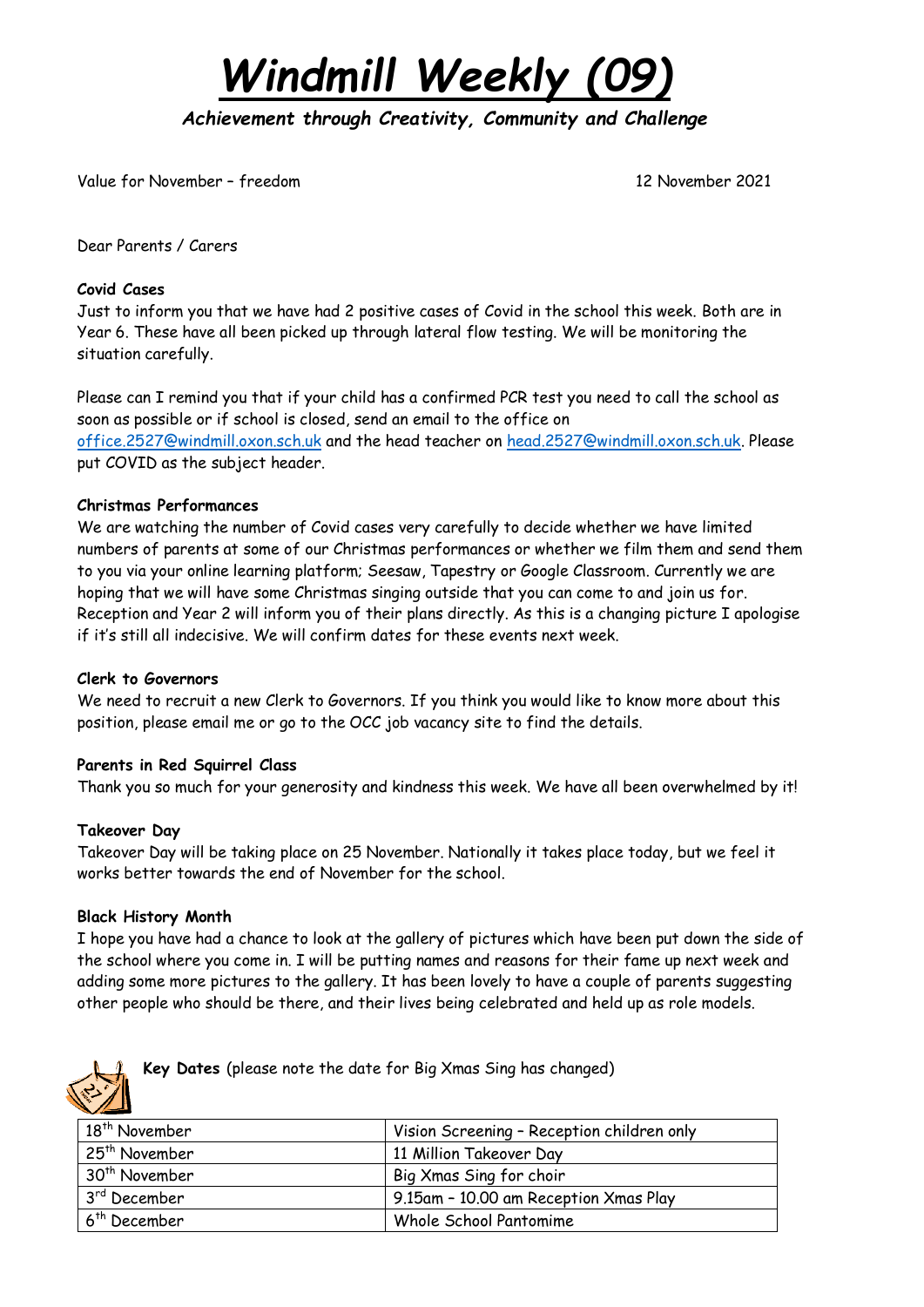| 8 <sup>th</sup> December | KS2 Xmas singing       |
|--------------------------|------------------------|
| $17th$ December          | End of term $@2.30$ pm |
| $5th$ January 2022       | Start of term 3        |

# **100 Club**

The winning numbers are for the October draw are

|         | £25<br>1st<br>$\overline{\phantom{0}}$ | £15<br>$2nd -$ | £10<br>3rd<br>$\bullet$ |
|---------|----------------------------------------|----------------|-------------------------|
| ctober/ | 66                                     | ◠⊏<br>ີ        | Q1<br>╯                 |

Congratulations to the winners - you should have received an email about claiming your winnings. The club is currently full, but we will most likely have spaces again in the new year.

# **Is your child 3 or 4 years old?**

If your child was born on or between 1 September 2017 and 31 August 2018, you need to apply for a primary school place now.

Deadline for applications is 15 January 2022.

Apply online at [www.oxfordshire.gov.uk/primaryadmissions.](http://www.oxfordshire.gov.uk/primaryadmissions)

# **Manor Cup (Year 6 knockout cup) Football**

Huge congratulations to our brilliant team of year six girls and boys for beating New Marston 2-0 on Tuesday 8th November. We dominated the match, and it could easily have been a more comfortable victory on a less congested pitch - 18 year sixes are quite large, even for our generously-sized field and pitch! The first goal came from patient passing at the back, which developed into a quick counter-attack; great vision for the through ball by Joel and a calm, toed finish from Liam. The second was an absolute screamer, as Liam curled it in the top corner from a significant distance. Well done Walter, Caleb, Pat, Will, Ethan, Sammy, Joel, Felo, Liam, Guy, Maya, Eva and Grayson. The quarter-finals are next and take place in the new year.

# **Winter Lights Parade - 19th NOVEMBER 2021**

Please come to watch our parade! Please let your neighbours know to help spread the word!

This year, Year 5 children will be making lanterns from empty, plastic milk cartons for our Winter Lights Parade in keeping with our eco-ethos of recycling and reusing. Our parade will be along local streets – please come along and watch us pass by!

Date: 19<sup>th</sup> November 2021 **Time:** Setting off at 5pm from Windmill School

**Route:** The streets along our route include (in order) Margaret Road, Quarry Road, Wayland Road, York Road, Mark Road, Quarry Road (again), York Avenue, York Road (again), the start of Rock Edge and back to school via St Anne's Road. (See map.)

We look forward to seeing you there!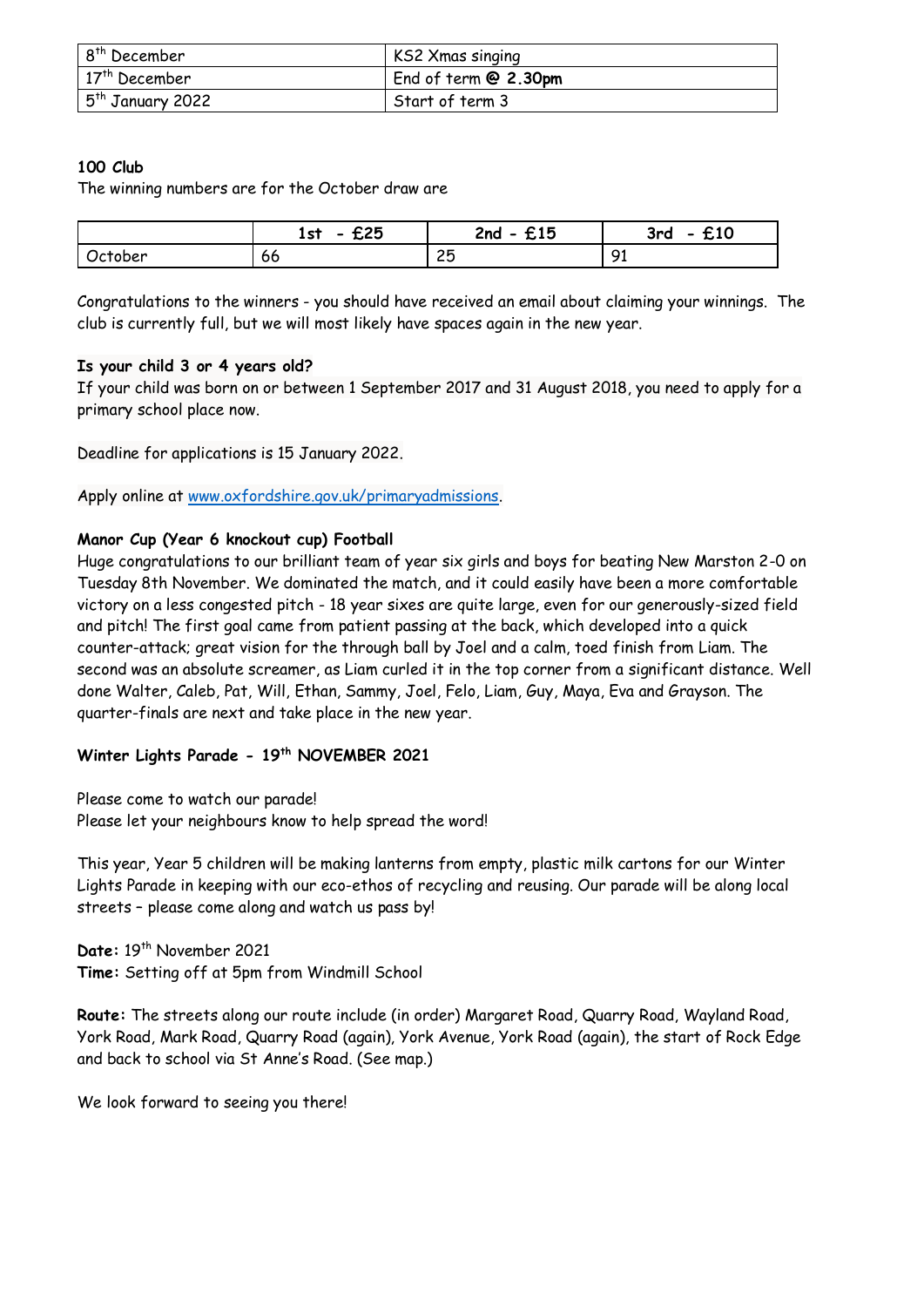

### **Christmas Card Project**

If you want to order, the deadline for online orders is midnight on Friday 12th November. After you have placed your order, the artwork needs to be returned to school by **TUESDAY 16TH NOVEMBER** please in order to get it to the company by 18th November. We only need to send them the artwork if you have placed an online order. You can visit **[http://www.apfs.org.uk](http://www.apfs.org.uk/)** for details of how much money each item purchased raises for the school PTA.

## **Oxford United FC Courses.**

Bookings for January – March 2022 will be available to book online this week from Wednesday,  $10^{th}$  November from 11am. For bookings, please use this website: Oxford United FC [Courses](https://officialsoccerschools.co.uk/oxfordunited/oxford-united-courses.html) | [Official](https://officialsoccerschools.co.uk/oxfordunited/oxford-united-courses.html) Soccer Schools (from Wednesday 11am).

We have limited spaces for each after school club and we often have more parents interested in reserving the spot than the capacity we can offer due to the venue at school or short of the coaching staff. If you have a space at the afterschool club now, we cannot guarantee the space from January. Once the website status is **SOLD OUT** we have no more spaces available. If this happens, you can email [community@oufc.co.uk](mailto:community@oufc.co.uk) to be added to the waiting list.

Yours faithfully

Krep

Lynn Knapp Headteacher

**(If any images below are missing please view the Newsletter on the School Website – [www.windmill.oxon.sch.uk\)](http://www.windmill.oxon.sch.uk/)**